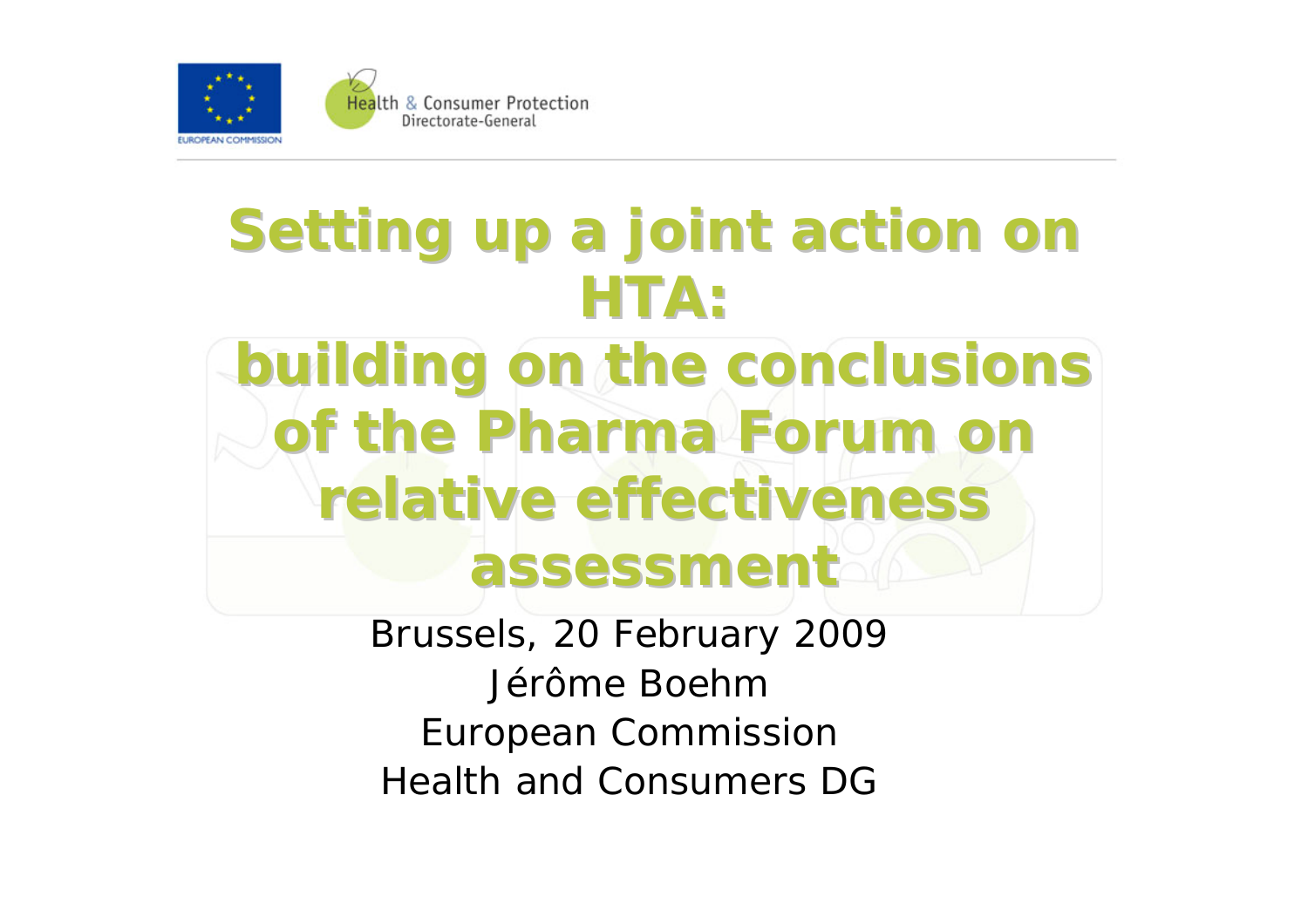

## **Presentation outline Presentation outline**

**Pharma forum: overview of the** decision making process Main deliverables and conclusions**The way forward**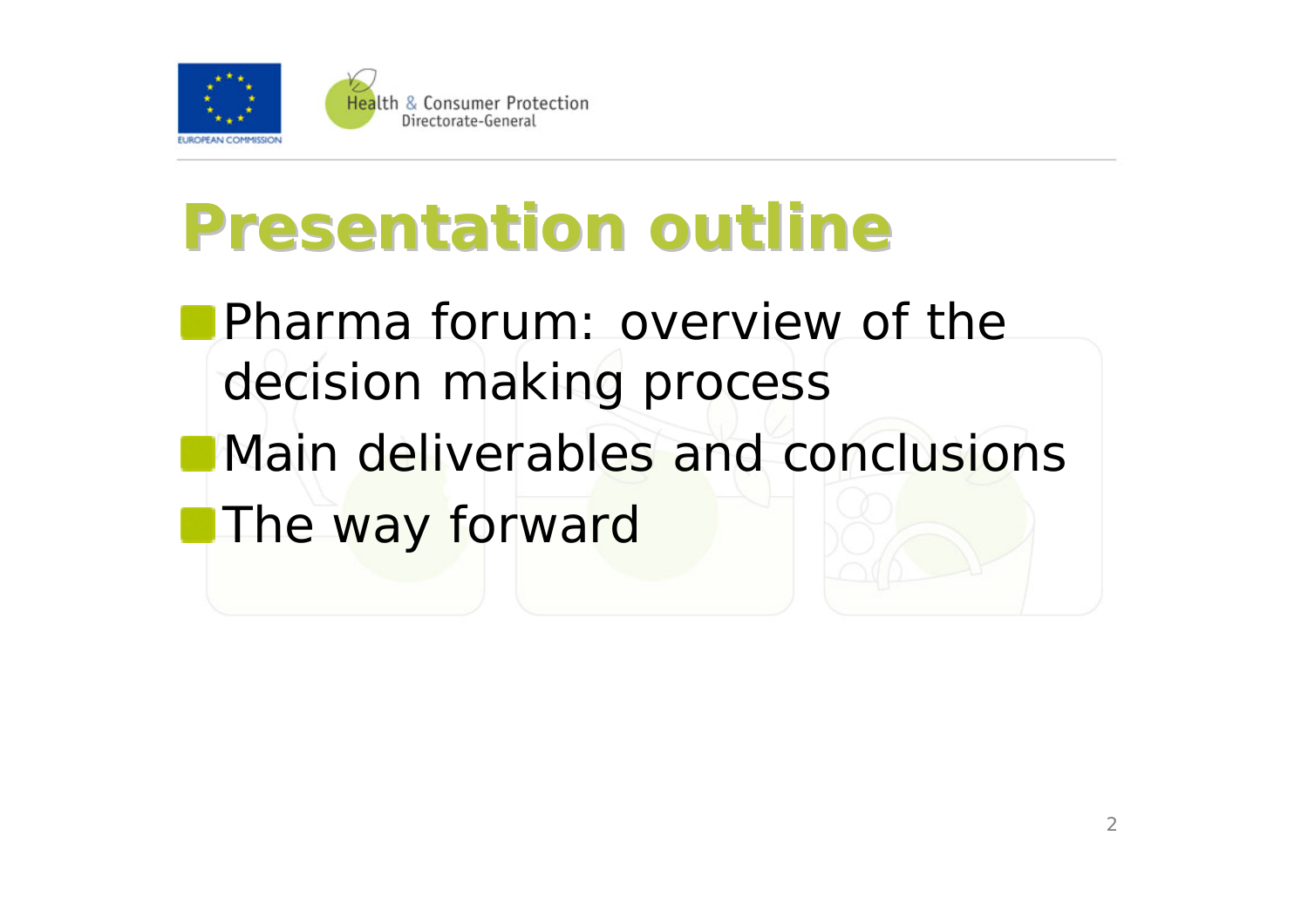

# 1. The Forum Decision making process

#### http://ec.europa.eu/pharmaforum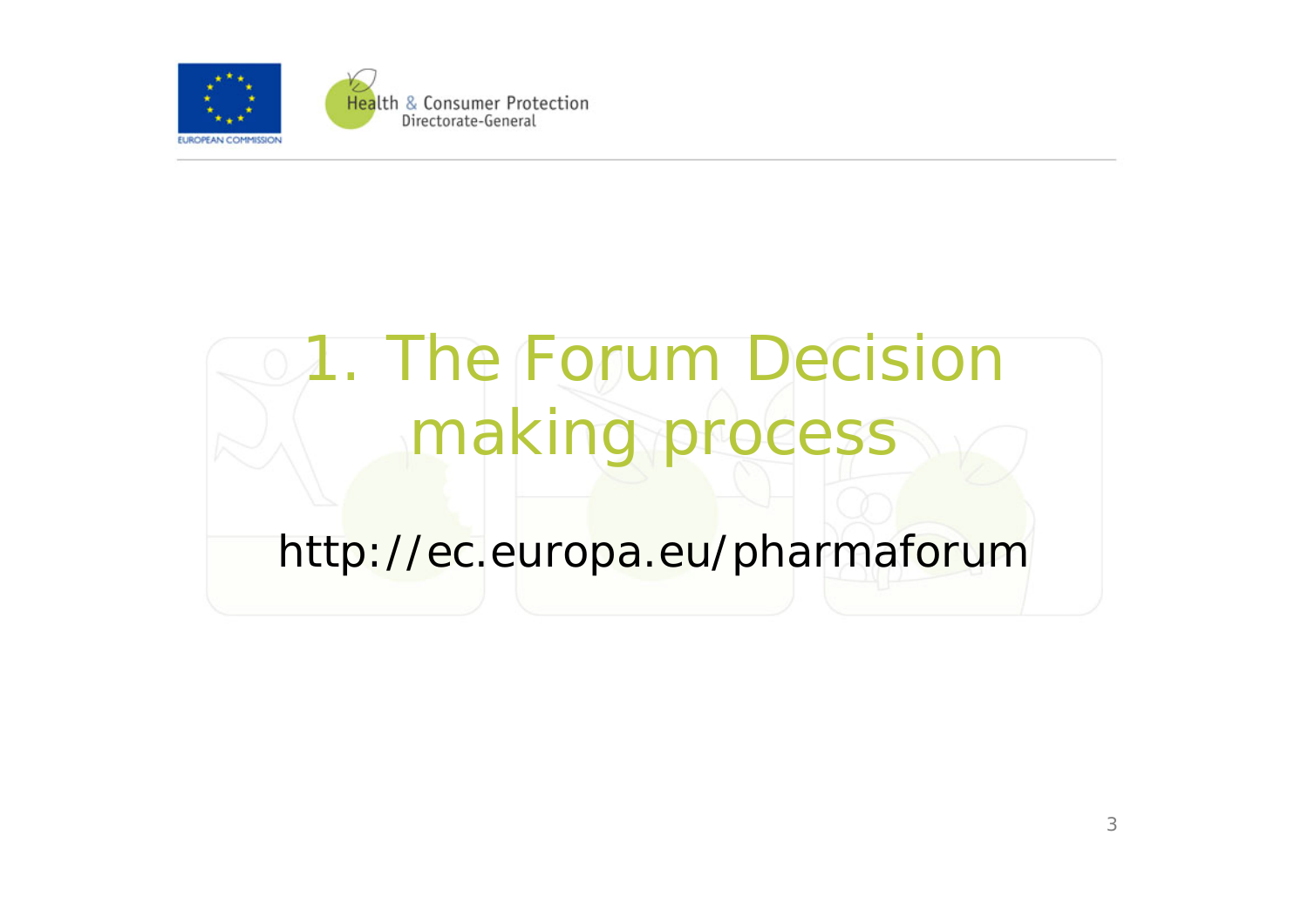

#### **The overall structure of the Forum**

#### **Members**

27 Member States, 5 industry, 5 public health sector and social insurers, European Parliament (EP), EMEA

#### **Forum**

Two Commissioners, ministers, high level representatives

Role: Political and strategic direction

#### **Working Groups**

- Relative effectiveness, information to patients, pricing and reimbursement
- Role: Making proposals, models, pilots, recommendations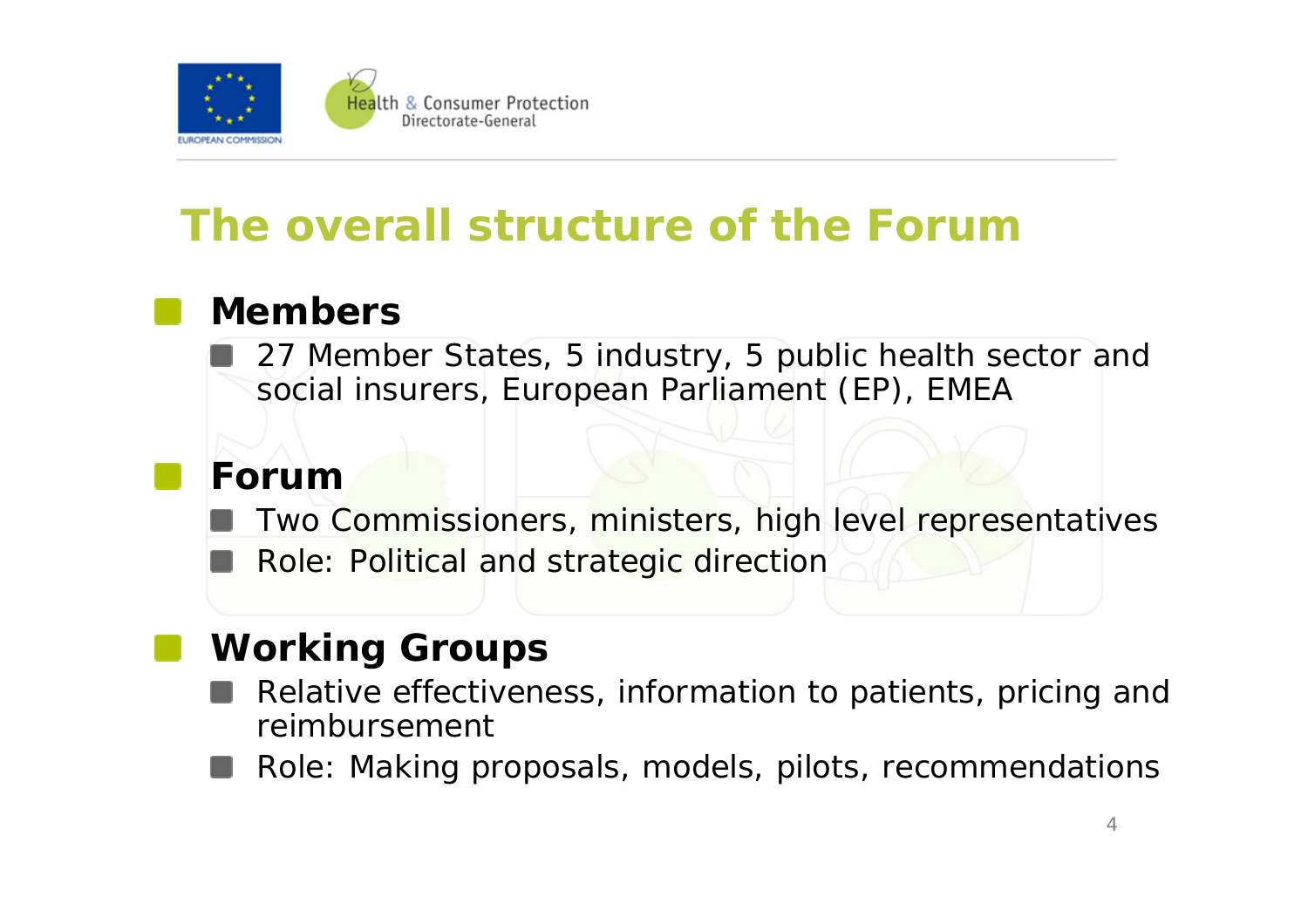

## 2. The deliverables of the Forum

### Endorsed by the 27 MS and the stakeholders on 2 October 2008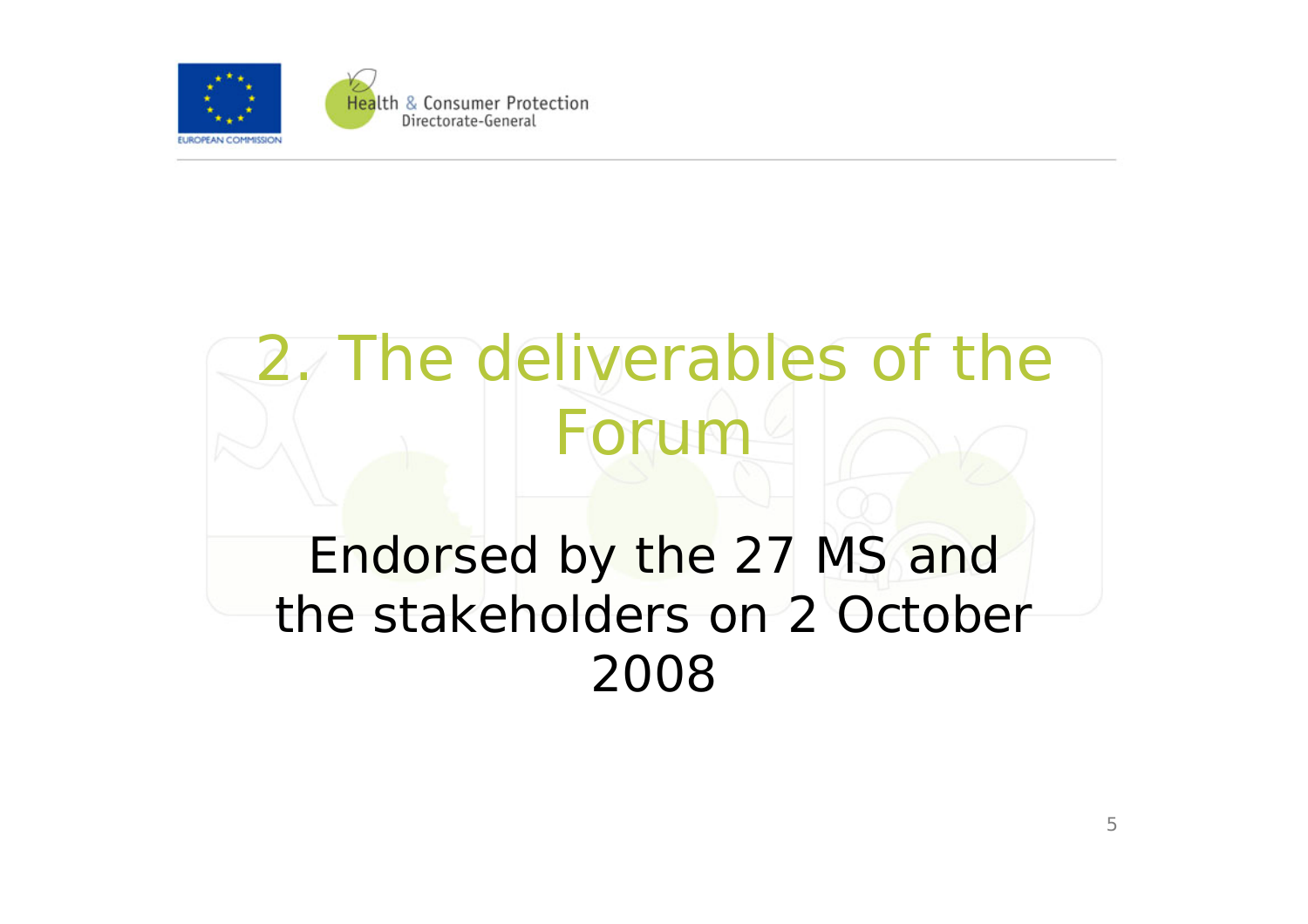

# Recommendations (1)

- **Common definitions and core principles Efficacy/ relative efficacy of drugs Effectiveness/ relative effectiveness (RE)** Relevant distinction RE/ cost-effectiveness assessment (CEA) RE most appropriate at national level but EU cooperation can bring added value for developing data on RE and dealing with methodological challenges **All actors involved invited to promote the** 
	- use of the definitions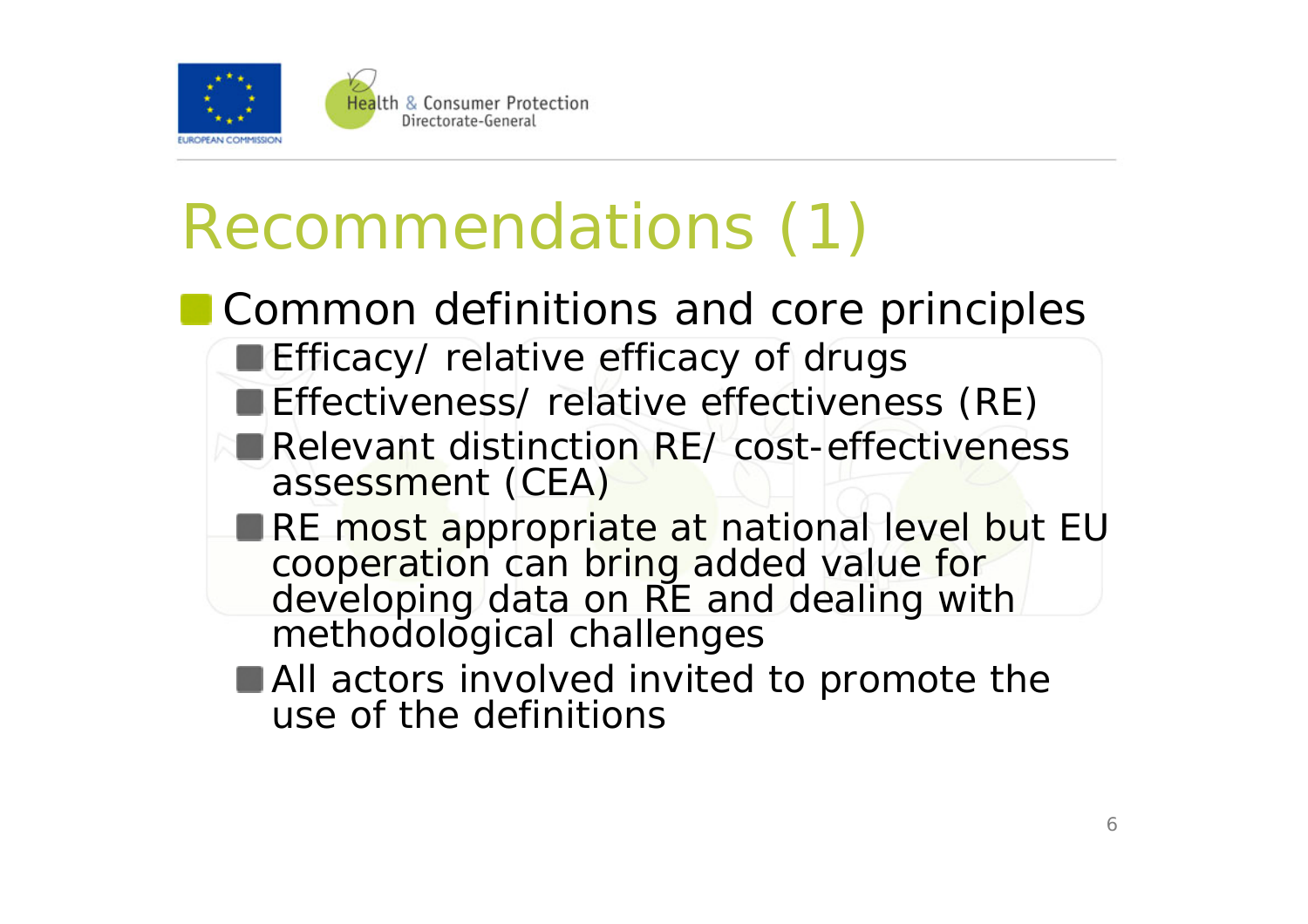

# Recommendations (2)

Cooperation should focus on:

**Strengthen the methodological quality** and rigour of RE assessment

■Consolidate scientific evidence on RE

- **Better understanding the barriers for the** generation of the data
- **Better understanding transferability** limitations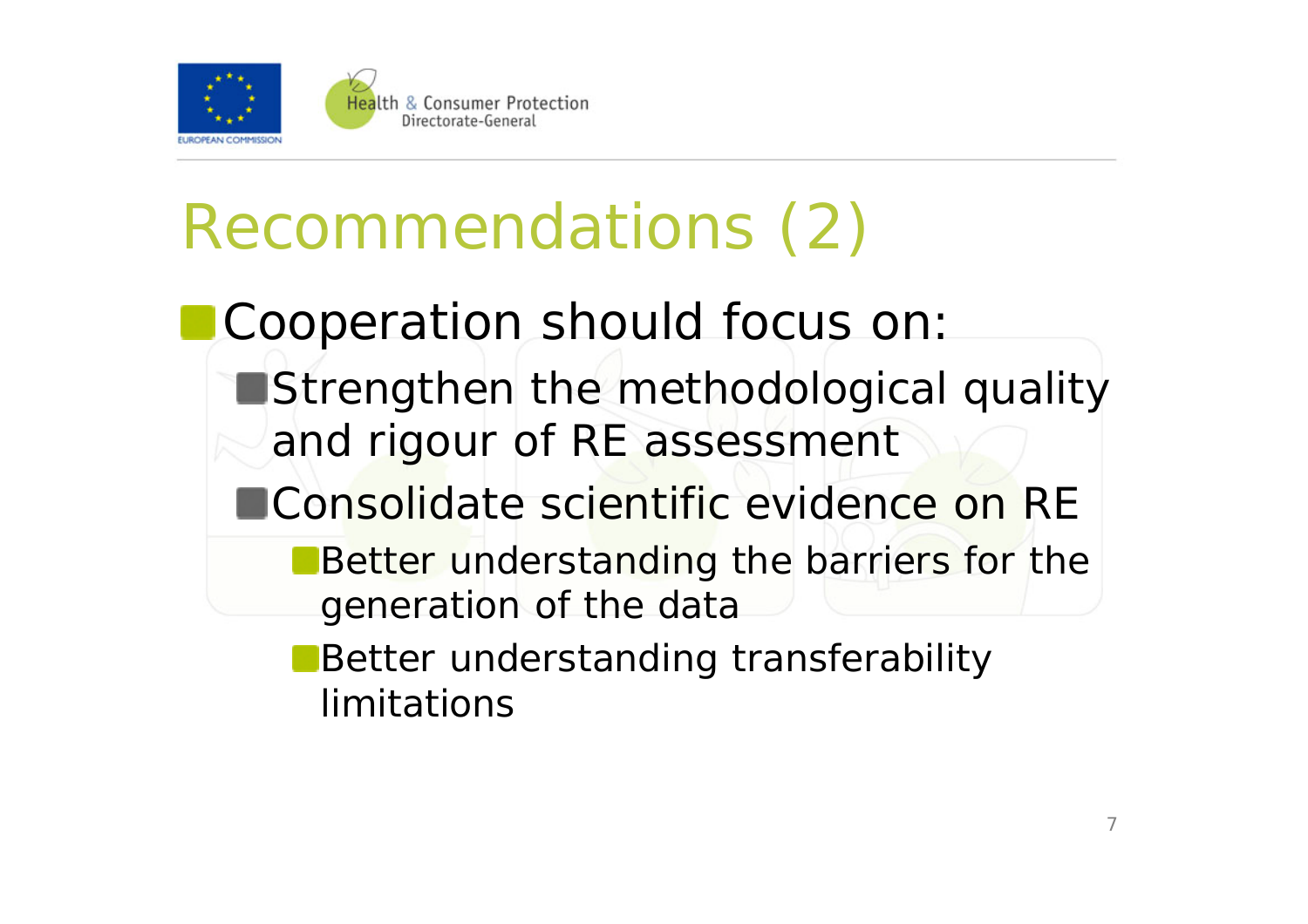

# Recommendations (3)

- **Involvement of all actors involved** in HTA
	- **Competent authorities make the final** decisions on Pricing/ Reimb. but:
	- **Need to listen to the views of** stakeholders: patients, health prof, industry, payers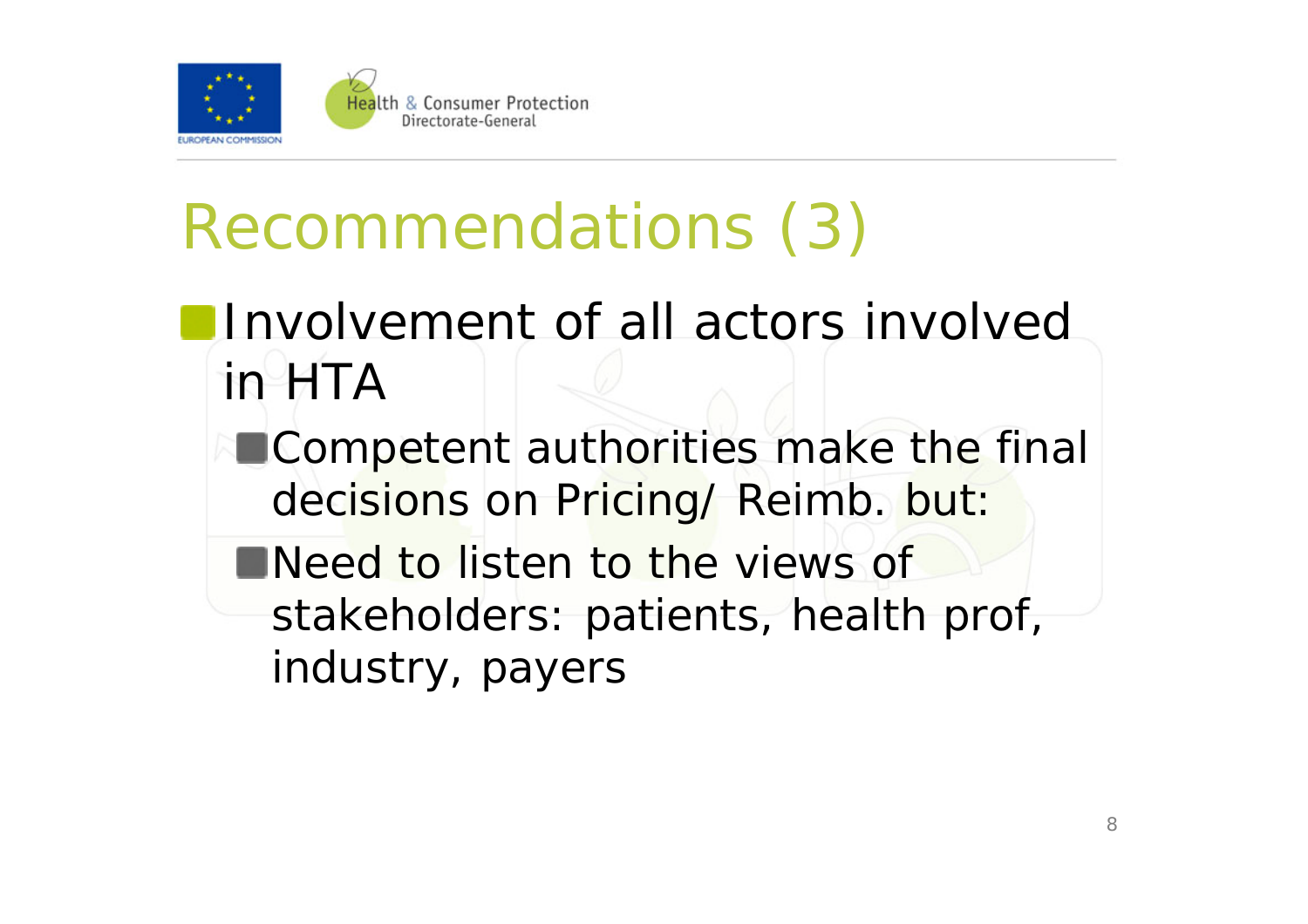

## Recommendations (4)

**Explore avenues for early dialogue** between Market Authorization holders and decision makers, during the drug development process **EMake best use of the EPAR and NPAR** 

**Indentify any scope for common** approaches, as appropriate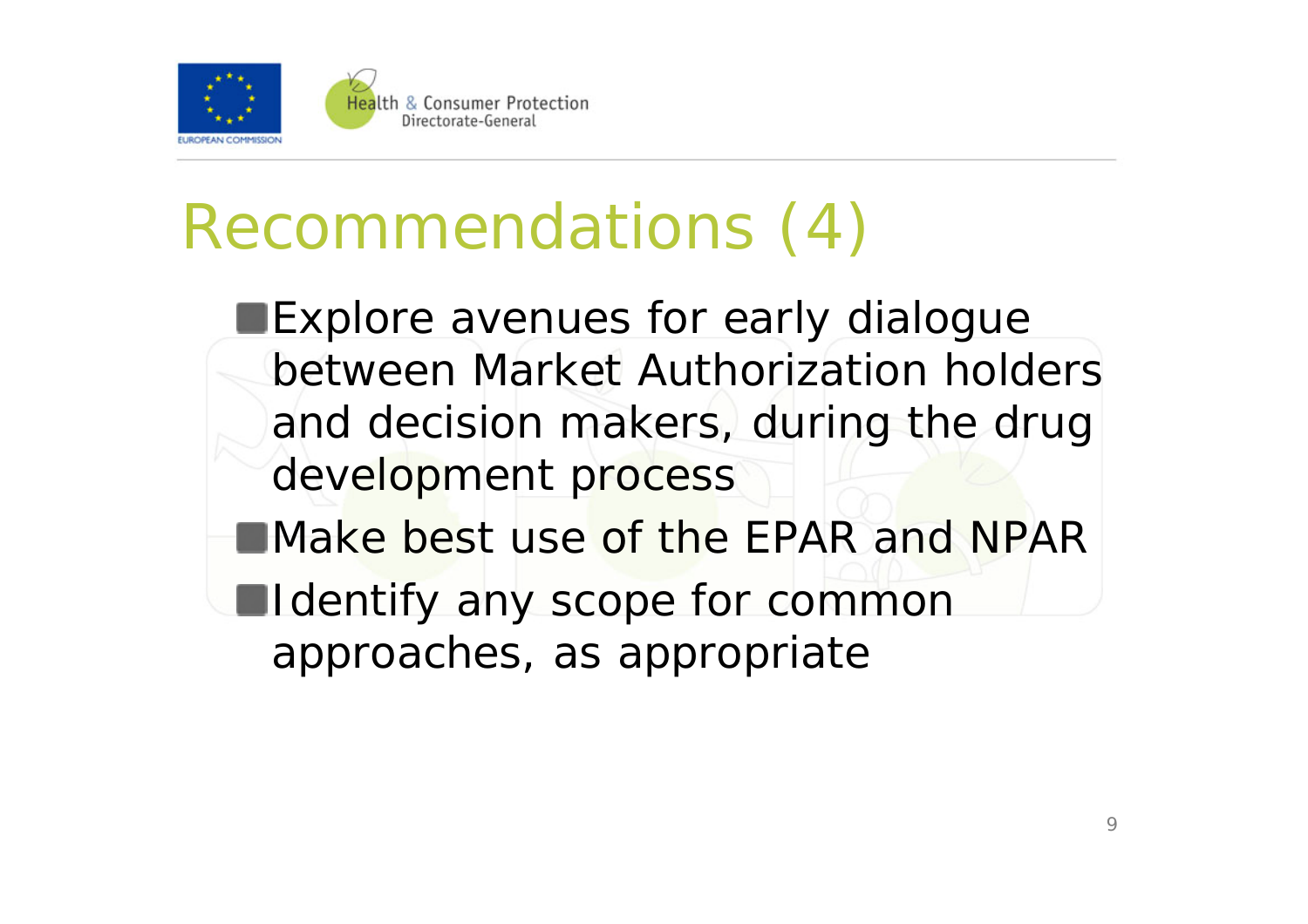

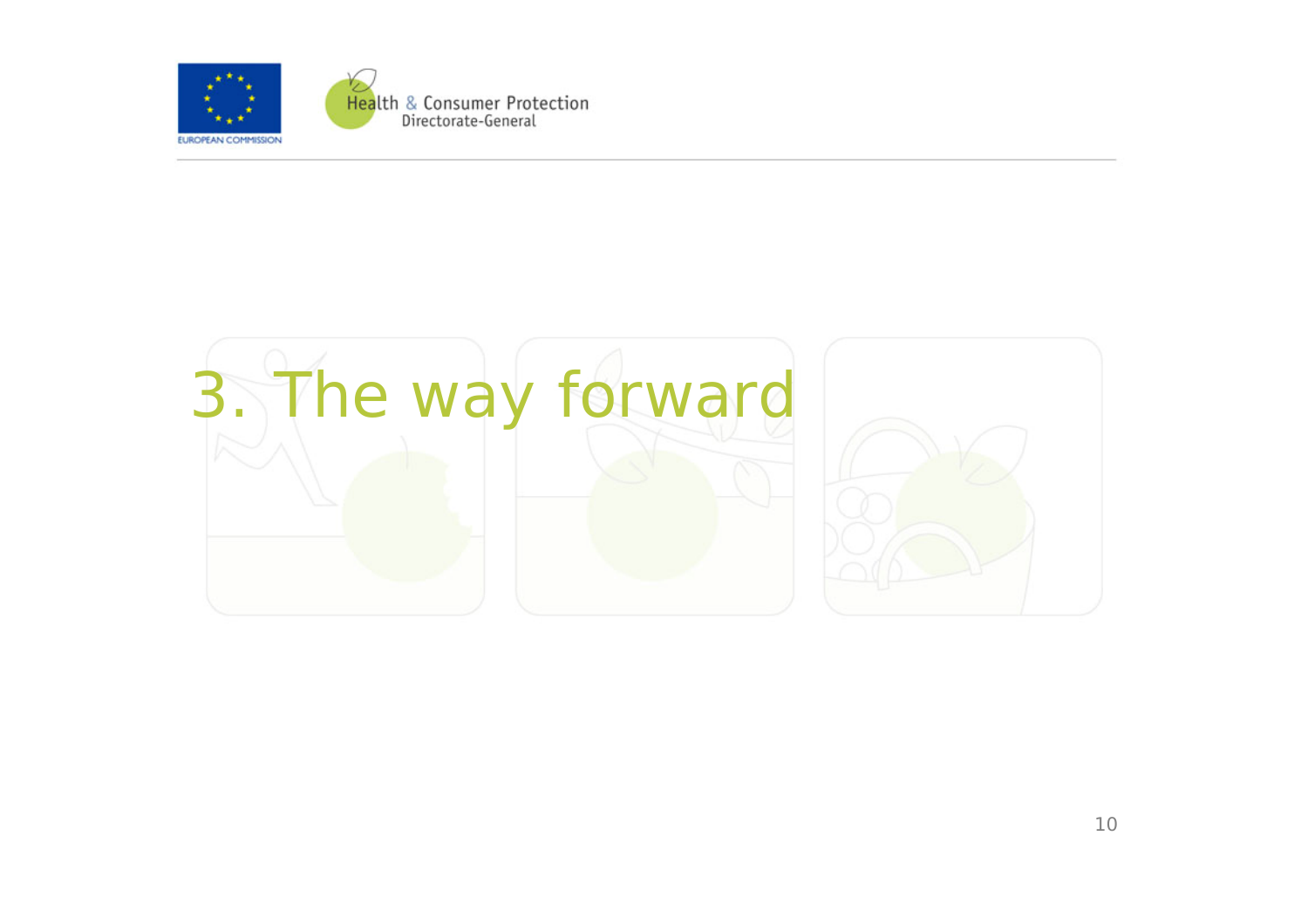

## From relative effectiveness of drugs to HTA in general

- **Article 17 of the proposed directive on** cross border care calls for sustainable cooperation on health technologies
- **The EUNET HTA project's deliverables on** medical devices and interventions need further development
- **With the conclusions of the Forum,** works on drugs can now be integrated into the scope of an EU cooperation mechanism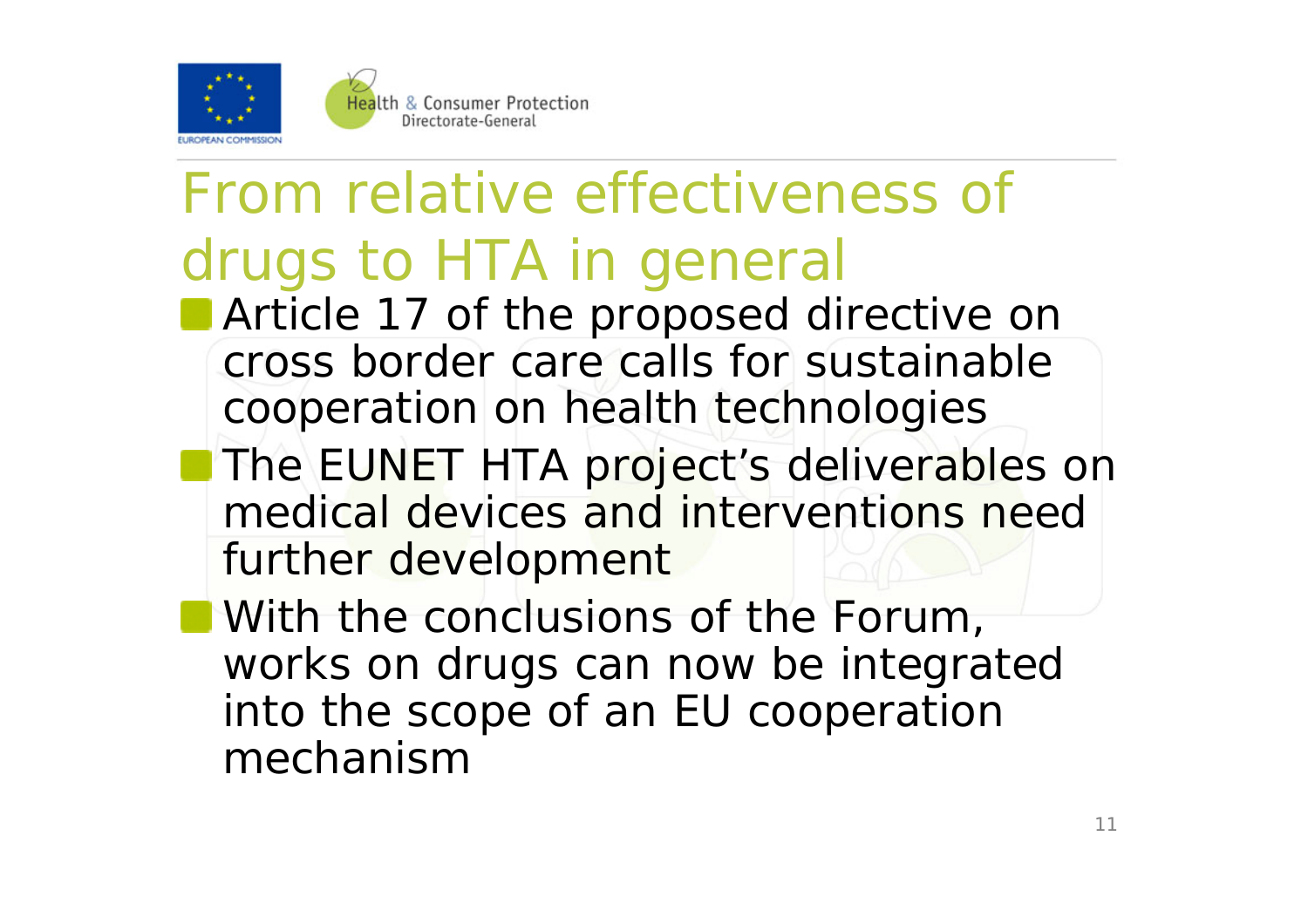

## 3.1 What EU cooperation on HTA should bring about

**HTA expertise should benefit all MS HTA expertise should be more integrated HTA should be considered as a reliable** contributor to sustainability of health care systems

### While respecting the competences of MS in health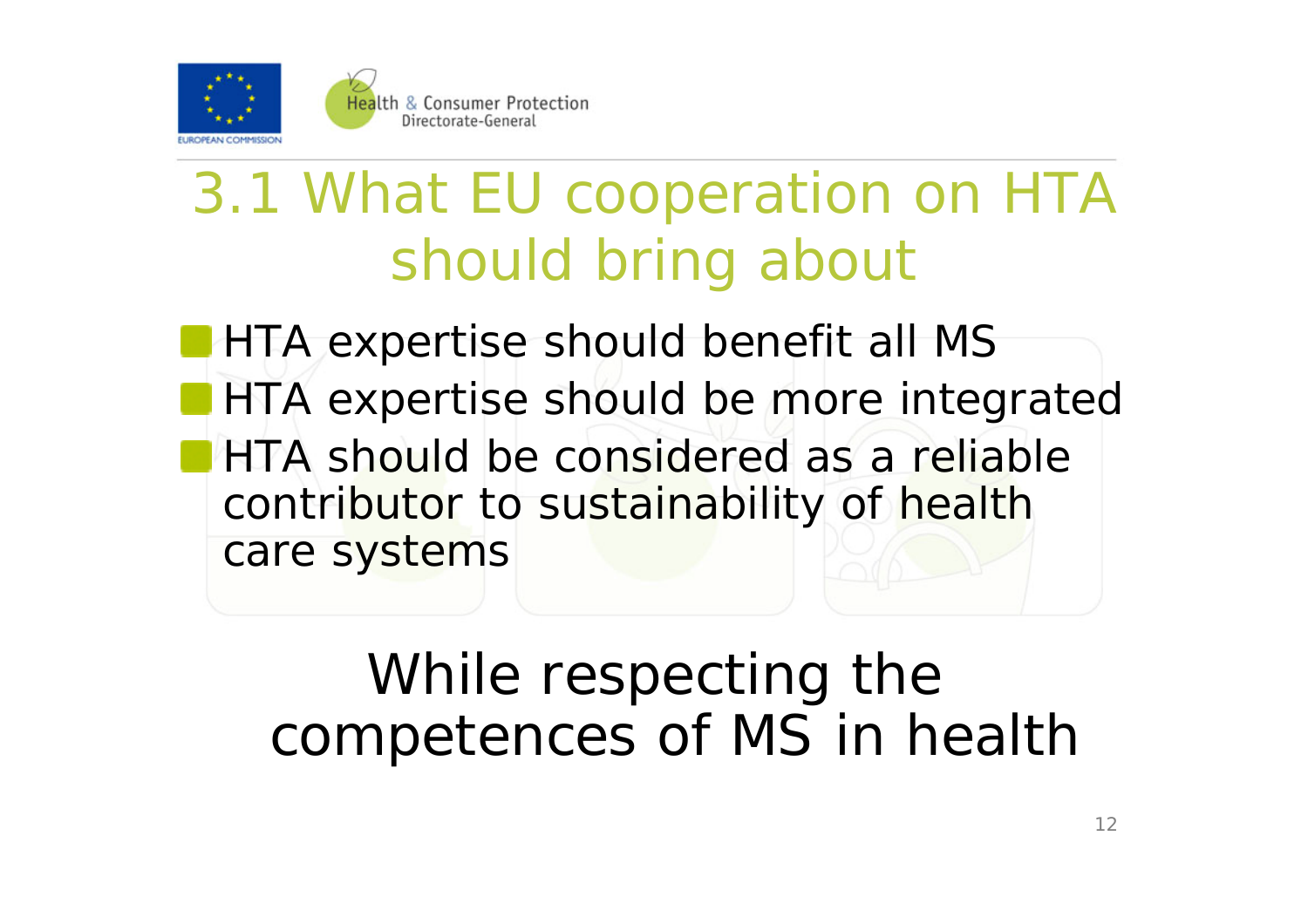

## HTA expertise should benefit all MS

- Not all MS have necessary capacity and expertise on HTA
- They should be able to develop their own capacity and benefit from the expertise developed by others.
- **They should also be able to** contribute to large HTA's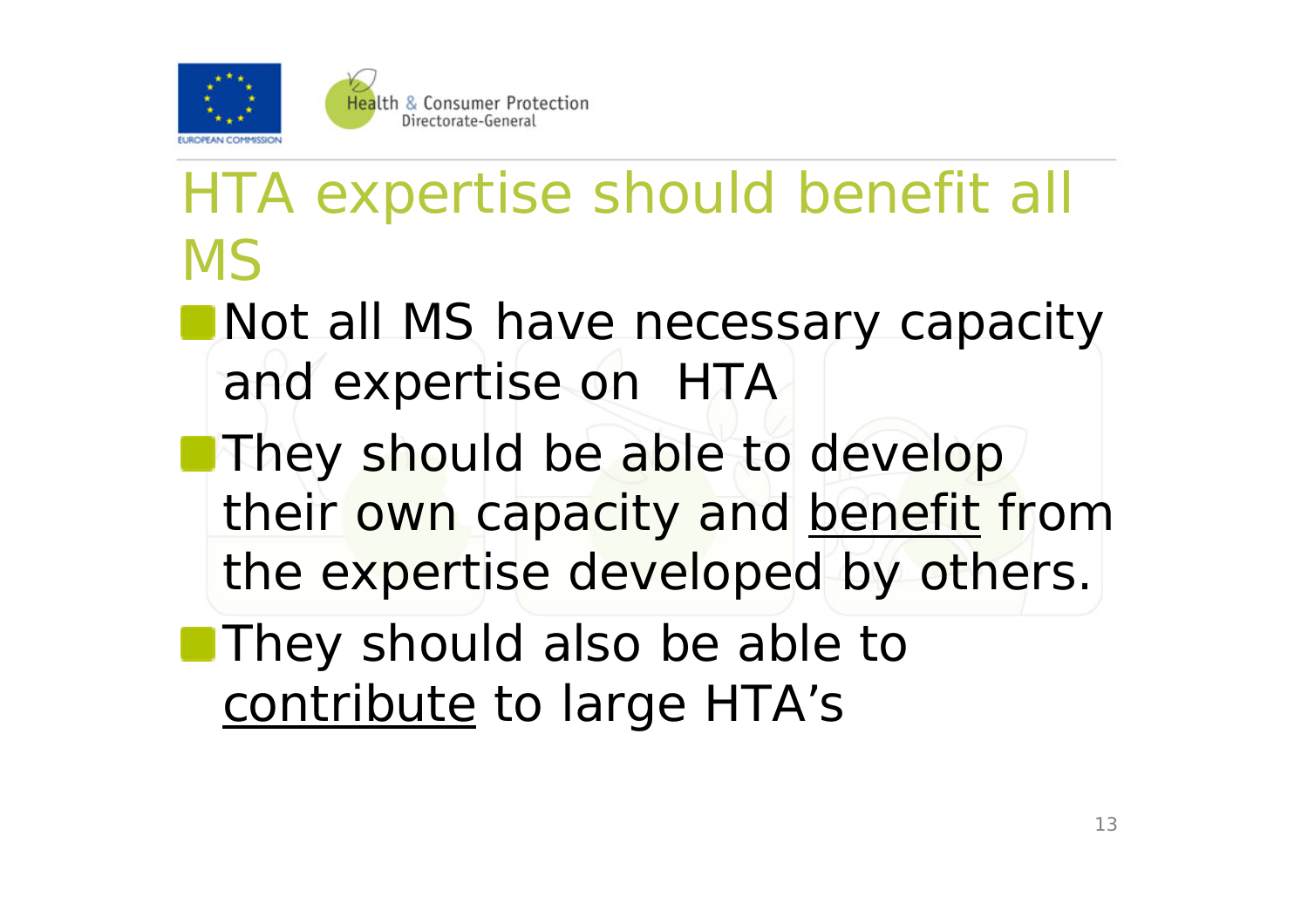

## HTA expertise should be more integrated

- **Information is fragmented between** licensing authorities, HTA bodies, industry, payers and academics
- **Better cooperation should benefit all,** scientifically and in terms of resources
	- **MS** can agree to share/ access to expertise, avoiding duplication of efforts
	- Savings of resources can be used for the purpose of unmet needs on HTA.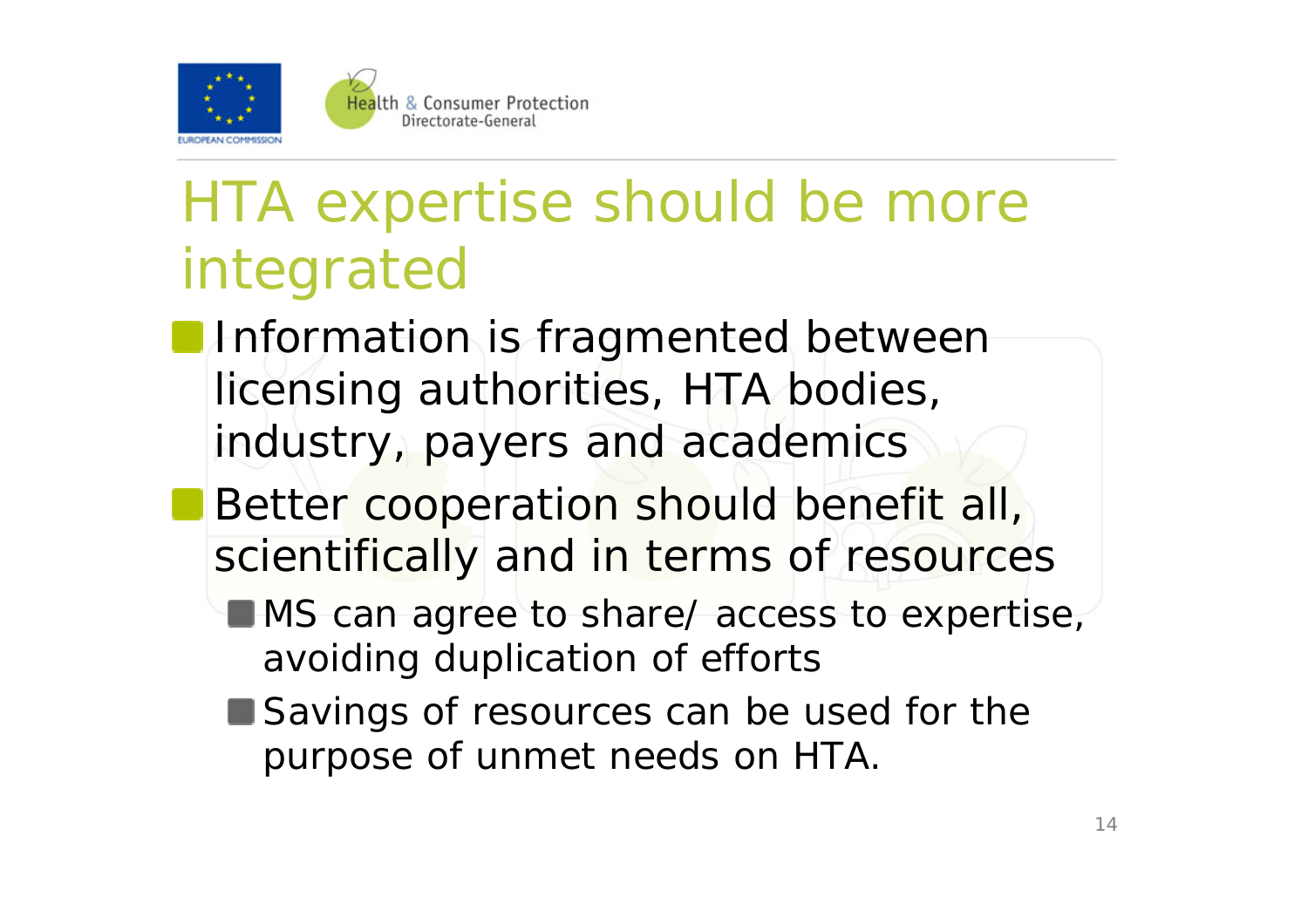

### HTA expertise should be held reliable for supporting HCS **HTA can help the sustainability of** health care systems, by **Providing expertise on most effective** treatments**Rewarding innovation for most** efficient products and interventions **Providing information on relevant cost** containing measures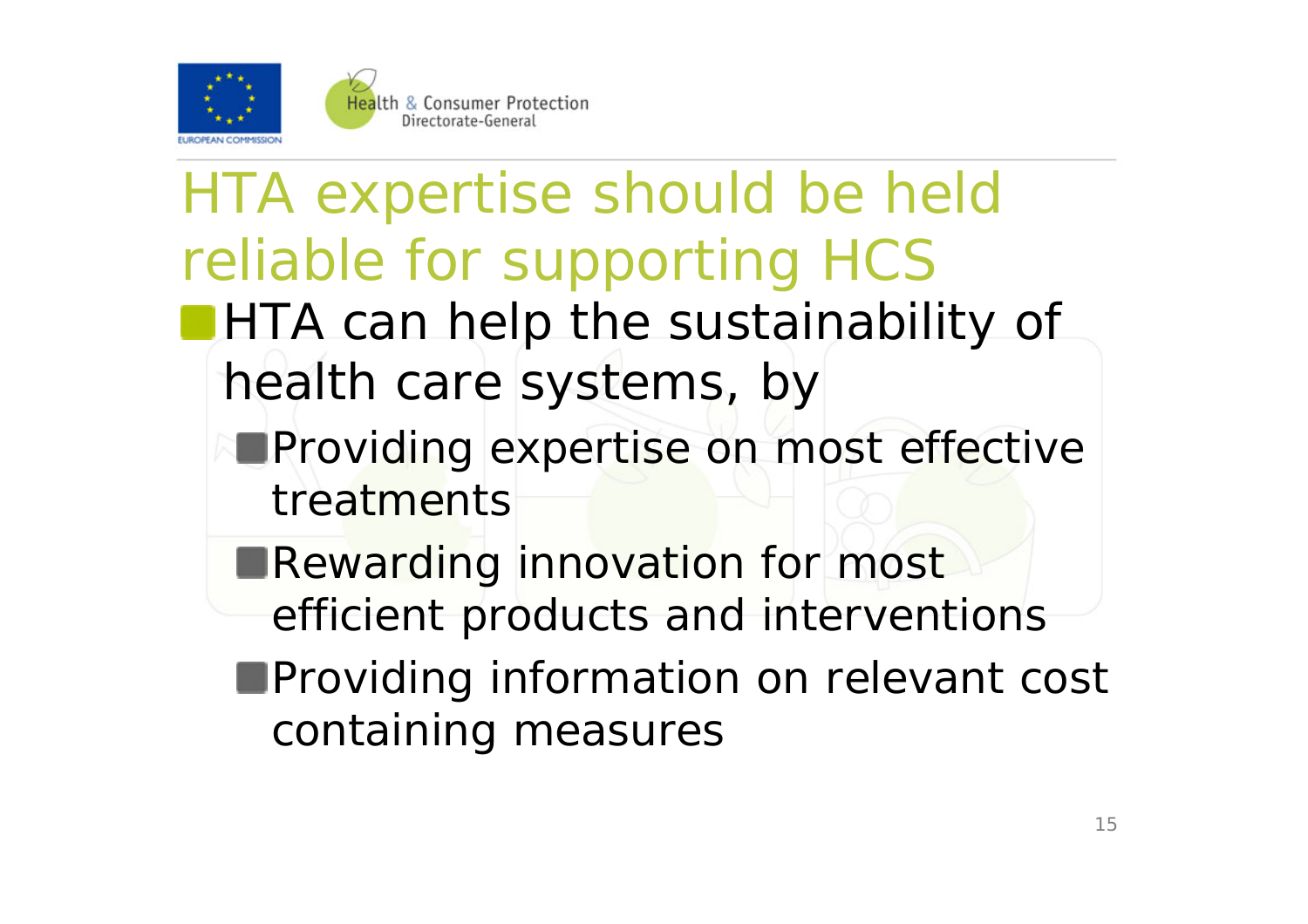

3.2 For discussion: how to run the cooperation mechanism?

- **A political ownership is needed,** hence the process of a joint action where MS decide on the scope of work
- Work should be done at scientific level to address scientific concerns
- Scope of work should not be too wide to avoid dilution of outputs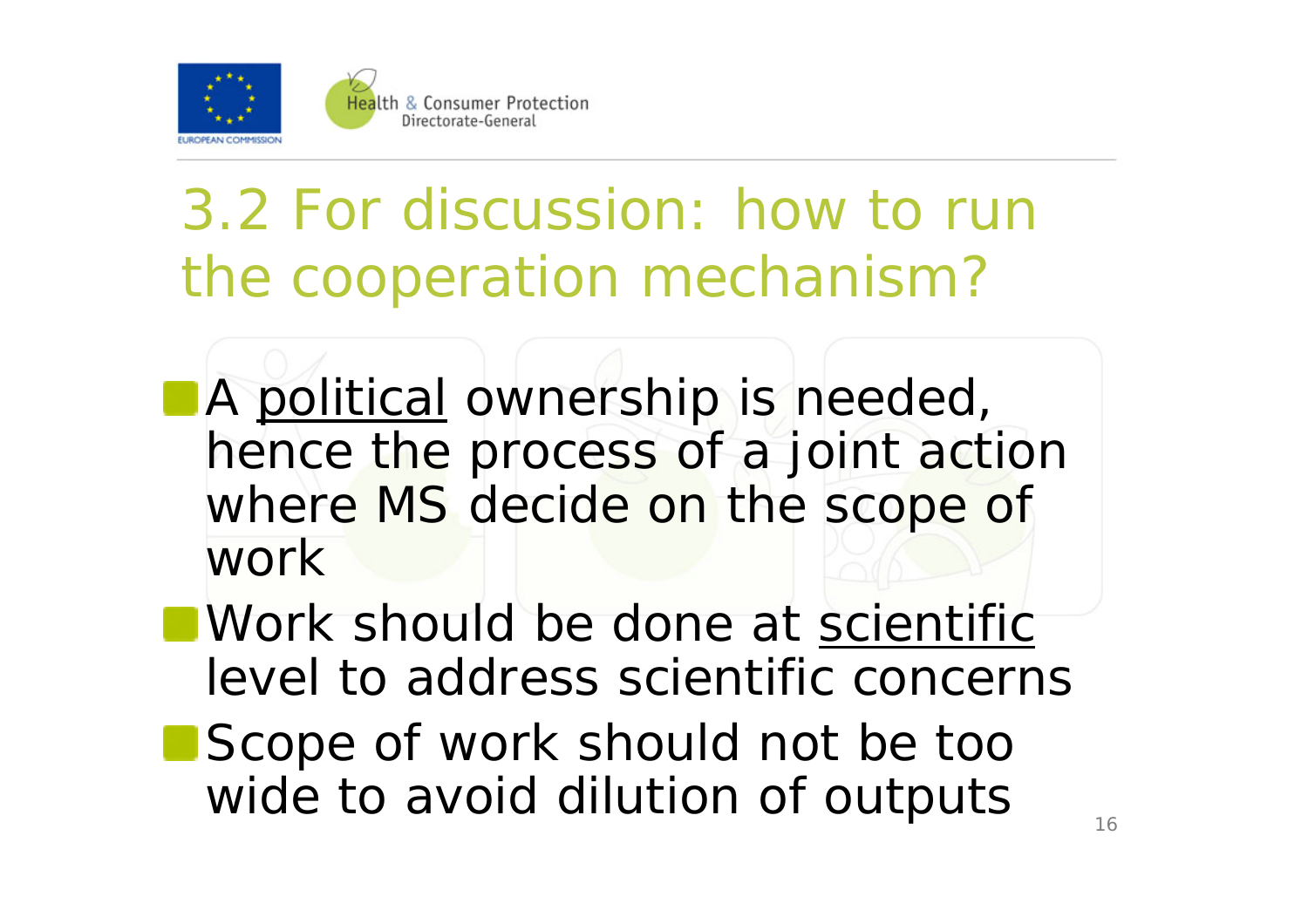

#### The status of the national HTA bodies involved has to be transparent:

- Status vis à vis final decisions on pricing and reimbursement?
- Distinction to be made between assessment and appraisal bodies?
- The cooperation mechanism has to be manageable: how to manage with multiple decentralised/ local bodies?
- The cooperation mechanism has to be transparent as regards stakeholders involvement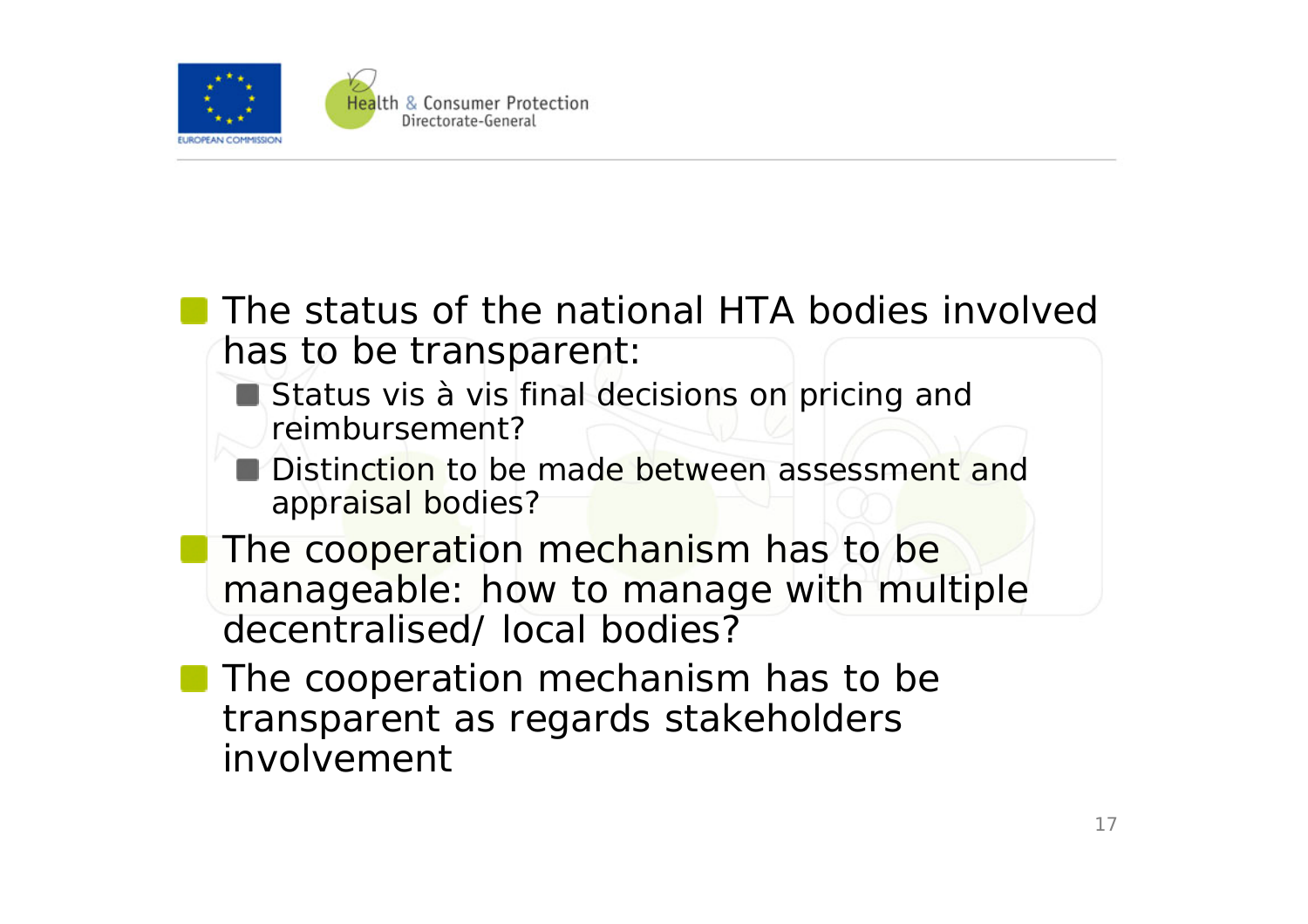

### SMART objectives should be defined:

- Goals to be reached within 3 to 5 years, relevant to cross-border mobility
- What can be shared and done at EU level? What remains most appropriate at national level?
- **Build on existing expertise, also at** international level
- **Illustration with concrete cases**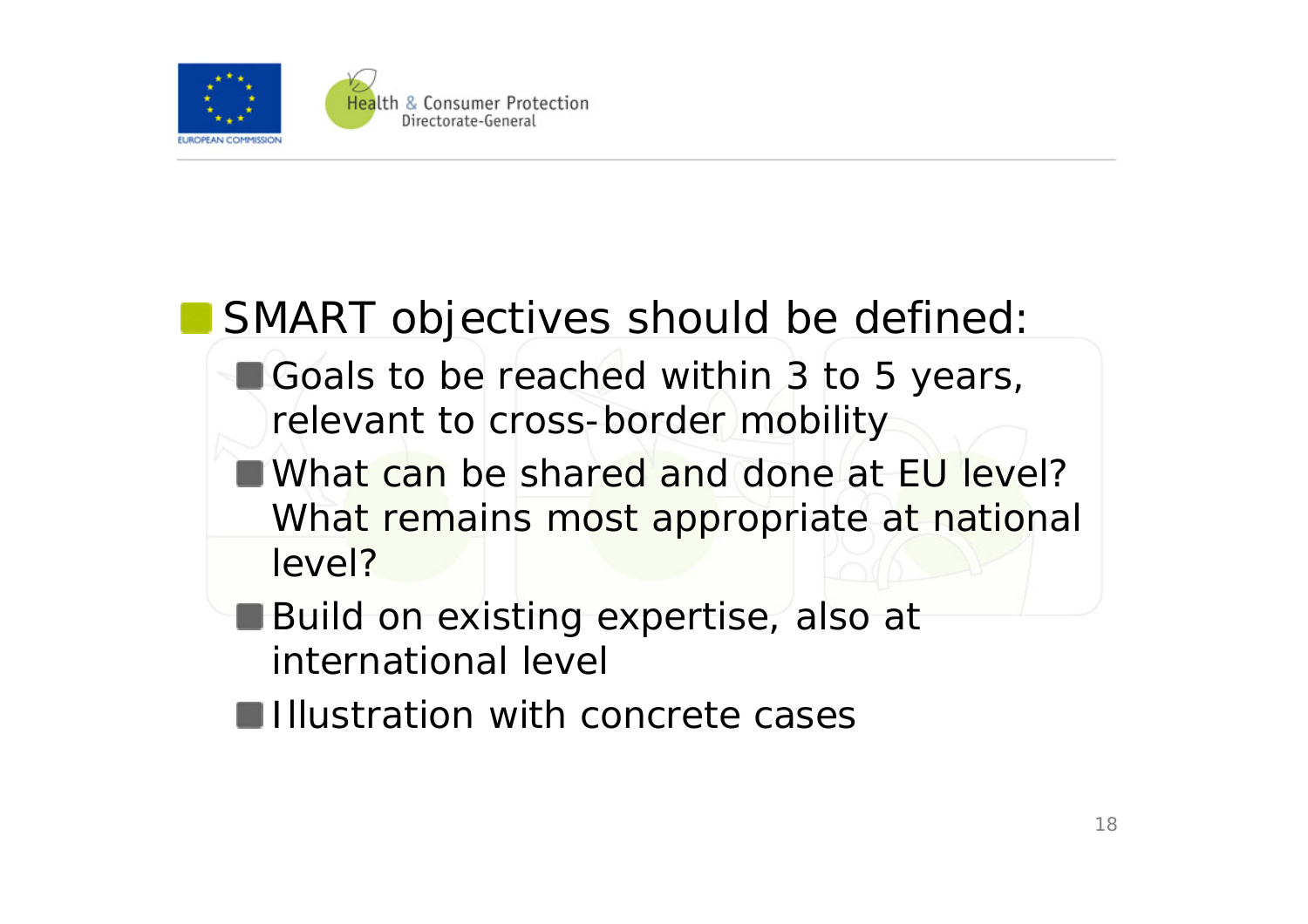

### Role of the Commission

- **Bring financial support, after adoption of the** proposal
- Be part of the steering committee of the mechanism
- **Ensure liaison with political sphere, possibly:** 
	- Council working party on health, set up 9 December 2008
	- **The network of the Competent Authorities for** Pricing and Reimbursement of Pharmaceuticals